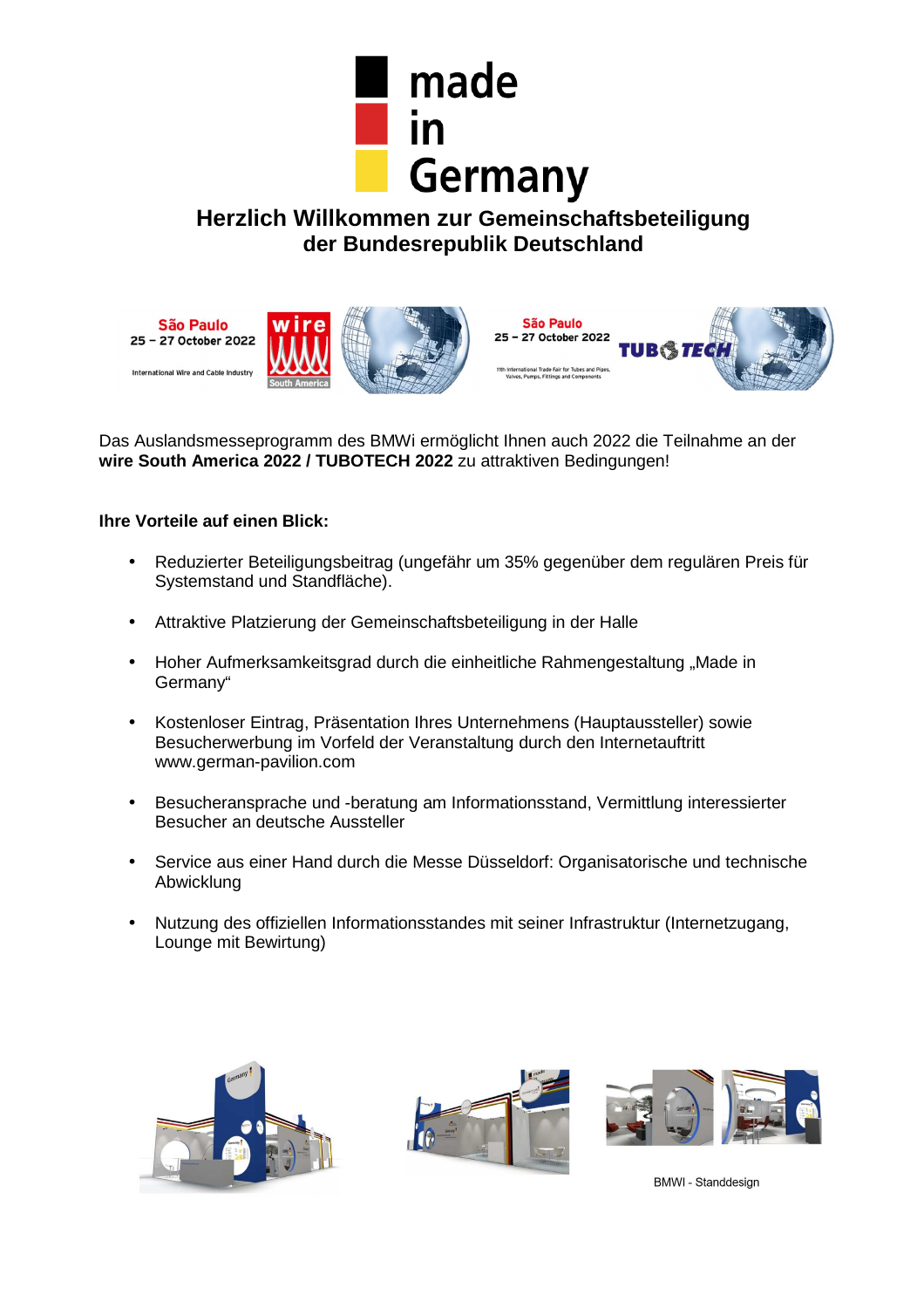# **Joint exhibition stands of the Federal Republic of Germany**

wire South America 2022 - International Wire and Cable Fair TUBOTECH 2022 - International Trade Fair for Tubes & Pipes, Valves, Pumps, Fittings and Components, 25.-27. October 2022, Sao Paulo/Brazil



**Organiser In cooperation with**





**Realisation and exhibition management (implementation company within the meaning of the General Conditions of Participation)**



**Messe Düsseldorf GmbH** http://www.messe-duesseldorf.de Phone: +49 211 4560-01

**Project manager: Cem Bagci / Ute Wynhoff**  bagciC@messe-duesseldorf.de / wynhoffu@messe-duesseldorf.de Phone: +49 211 4560-478 / 0211 4560-7779 Fax: +49 211 4560-87478 / 0211 4560-8521

# **Special Conditions of Participation**

as supplement to the General Conditions of Participation of the Federal Republic of Germany at trade fairs and exhibitions abroad

# **1. Closing date for registrations**

# **27. June 2022**

 It is pointed out that, on principle, the participation can only be conducted, should the **minimum participation of 6 companies** be reached. Registrations submitted after the closing date for registrations will not be considered.

# **2. Minimum stand space**

### **Square meter**

| ታ m2<br>50 m² |                                           |  |
|---------------|-------------------------------------------|--|
|               | • Hall space including stand construction |  |
|               | • Hall space without stand construction   |  |

# **3. Participation fee/s**

 The participation fees quoted are subject, where applicable, to statutory German value-added tax and to statutory foreign taxation

(e.g. VAT, sales tax) levied on services provided to the exhibitor by the implementation company. The participation fees according to No. 3.1.1. only cover a part of the total costs of services according to No. 5.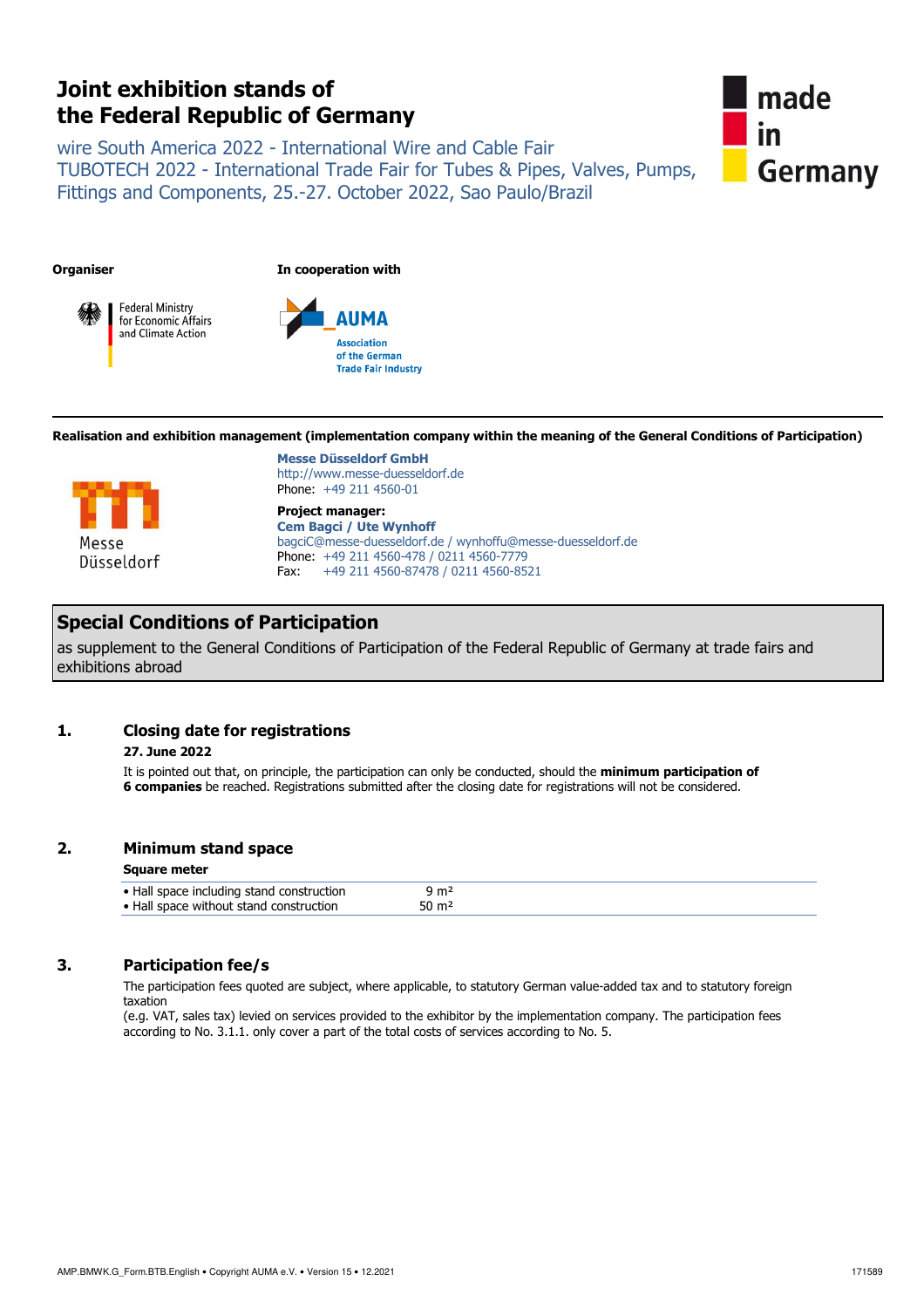# **Joint exhibition stands of the Federal Republic of Germany - 2 -**

wire South America 2022 - International Wire and Cable Fair TUBOTECH 2022 - International Trade Fair for Tubes & Pipes, Valves, Pumps, Fittings and Components, 25.-27. October 2022, Sao Paulo/Brazil

# **3.1. Square meter**

**3.1.1.** Participation fee/s for companies taking part in this official participation of the Federal Ministry for Economic Affairs and Climate Action in **2022** up to and including the **4th time:**

• **EURO 230,00/m²** in the hall including stand construction up to 100 m² • **EURO 180,00/m²** in the hall without stand construction up to 100 m²

**3.1.2.** Participation fee/s for companies taking part in this official participation of the Federal Ministry for Economic Affairs and Climate Action in **2022** for the **5th time or more:**

• not applicable

- **3.1.3.** Participation fee/s for stand space exceeding 100 m<sup>2</sup> in the hall as well as for exhibitors, that cannot sign the attached declaration regarding double-funding respectively participation of the public sector (public authorities or public companies):
	- **EURO 680,00/m²** in the hall including stand construction
	- **EURO 335,00/m²** in the hall without stand construction

### **3.1.4. Sub-Exhibitor**

A fixed amount of **500,00 Euro** is charged for each sub-exhibitor at the joint exhibition

- **Additional mandatory fee/s for a sub-exhibitor charged by the organizer of the trade fair**
- Registration Fee: 550,00 € / sub-exhibitor
- City Hall Fee: 140,00 € / Co-Exhibitor

## **4. Mandatory Fee/s**

The organizer of the trade fair charges mandatory fee/s as follows:

- -

• Registration fee: **550,00 € / exhibition company** • City Hall Fee: **140,00 € / exhibition company** 

Fees are subject, where applicable, to statutory German value-added tax and to statutory foreign taxation, (e.g. VAT, sales tax etc.), payable to the implementation company by the exhibitor.

# **5. Services**

The payment of the participation fee/s according to No. 3 includes the following services:

### **5.1. Company-specific services**

 All materials and facilities shall be at the disposal of the exhibitor, on a rental basis, only for the duration of the event, and may in no way be damaged or modified. Damaged or modified components and devices shall be repaired or replaced at the expense of the exhibitor.

## **5.1.1. Square meter**

### **5.1.1.1. Hall space including stand construction**

• Provision of stand space in the hall with the stand design bearing "made in Germany". Exhibitors are not allowed to obscure elements of the stand design for the complete duration of the exhibition. Ceiling suspensions are not permitted.

- Uniform stand lettering
- Back and dividing walls
- Furnishings: **1 table, 4 chairs, 1 sideboard (lockable), 1 counter unit (lockable), 1 coat rack, 1 waste paper basket**
- Uniform floor covering on the stand
- General stand lighting
- Electricity: Supply voltage: **220V** 
	- one socket (max. capacity 2 kW; without distribution/switching panel)

NB: Costs for additional electricity supply to the stand (for both light and power current) from the nearest distribution point will be charged to the exhibitor, and will be invoiced on the basis of the kW registered by the exhibitor. Additional light and power current usage have to be paid by the exhibitor.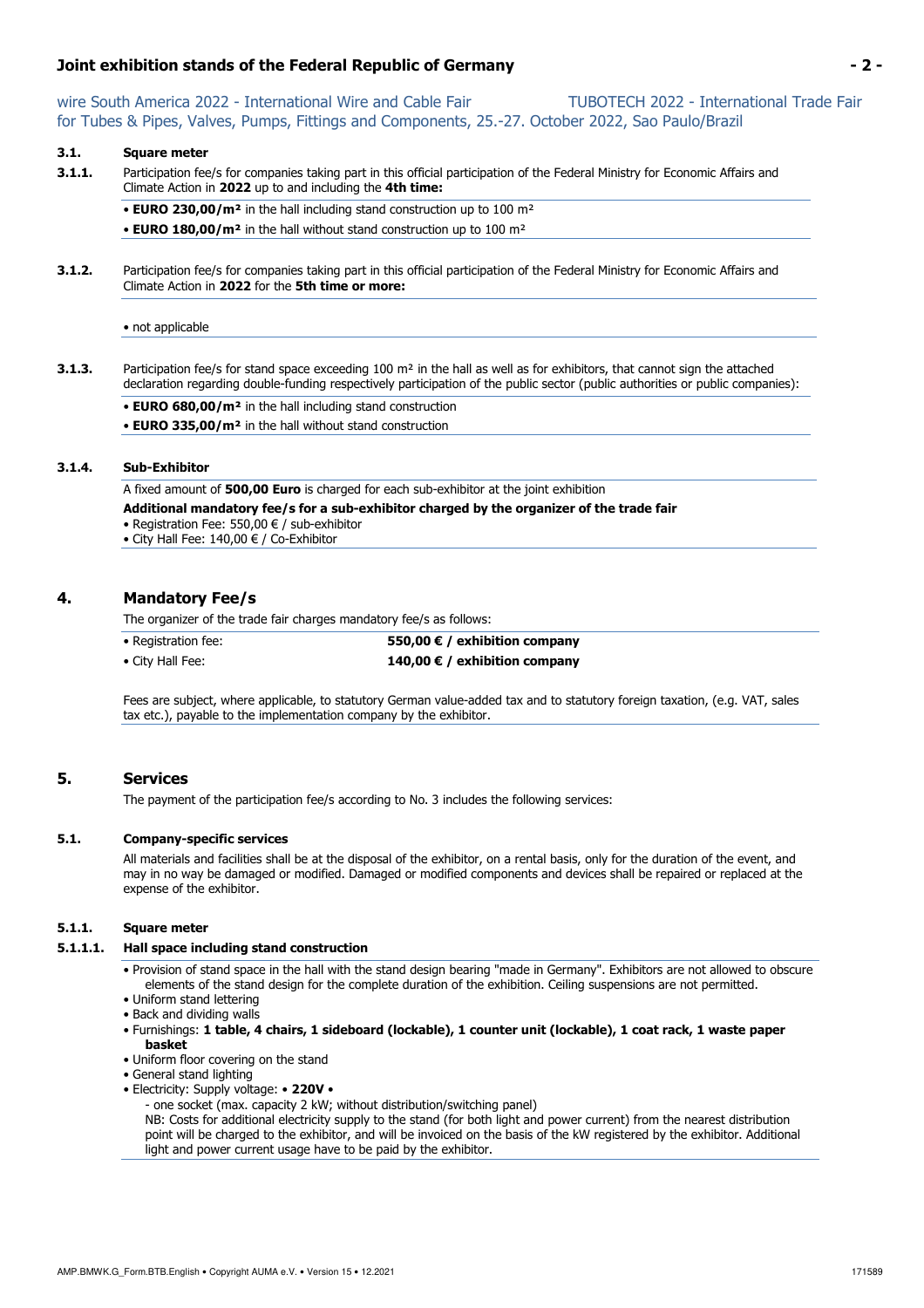# **Joint exhibition stands of the Federal Republic of Germany - 3 -**

wire South America 2022 - International Wire and Cable Fair TUBOTECH 2022 - International Trade Fair for Tubes & Pipes, Valves, Pumps, Fittings and Components, 25.-27. October 2022, Sao Paulo/Brazil

### **5.1.1.2. Hall space without stand construction**

- Provision of stand space in the hall for single storey stand constructions, including elements of stand design bearing "made in Germany" designated for stand areas in the hall, supplied by the implementation company. The elements of stand design have to be affixed in a clearly visible position.
- An exhibitor's own stand construction is subject to the construction guidelines of the trade fair organiser and the federal government and must be approved. The exhibitor is obliged to submit his stand construction concept for inspection to the implementation company immediately after the closing date for registrations has passed.

### **5.2. General services**

- Technical and organisational support of exhibitors by the realisation company during preparation and realisation of the participation
- Setting up of an information stand with service arrangements / set-ups
- Entry into the website of the German participation or if arranged into the German participation directory (no liability shall be accepted for incorrect entries)
- Uniform setting design of the German participation in accordance with CI concept
- General lighting of the German participation
- Daily cleaning of the aisles within the German participation in the hall (cleaning of stand space, exhibits, and exhibit holders are the responsibility of the exhibitor)
- Accompanying measures: **Exhibitor Flyer, Internet peresentation on www.german-pavilion.com**

### **5.2.1. Sub-exhibitors**

- Use of the information stand of the German participation
- Accompanying measures corresponding to those for the exhibitors.

### **5.3. Waiver**

 Waiving individual company specific or general services shall not constitute a claim for a reduction of the participation fee. Under no circumstances may uniform design elements be foregone.

## **6. Payment conditions**

 Duty to 20 % of the participation fee, based on the area size requested (according to No. 3), as well as of mandatory fees (according to No. 4), shall begin upon submission of registration in writing. Payment of this amount is due upon receipt of a corresponding invoice for payment in advance. On admission, payment shall be due of the outstanding amount, immediately upon receipt of the final invoice.

Costs related to the participation of a sub-exhibitor according to No. 3.1.4. and 4 shall be due with his admission. The corresponding amount has to be paid by the exhibitor to the implementation company.

## **7. Company data**

 The exhibitor's personal data are processed by the implementation company for the purposes of contract execution and forwarded to third parties (for example, architects, agencies, freight forwarders, trade fair organisers, etc.). The implementation company also transmits the data to federal authorities (e.g. Federal Ministry for Economic Affairs and Climate Action, Federal Ministry of Food and Agriculture, Federal Office for Economic Affairs and Export Control), the Association of the German Trade Fair Industry (AUMA), to AUMA in particular for information about and for the evaluation of the foreign trade fair programme also by commissioned third parties as well as to the operator of the internet portal www.germanpavilion.com. Federal authorities may pass personal data on to members of the German Bundestag, to other public funding agencies and for statistical purposes and for evaluation to commissioned institutions. The personal data can also be passed on if required by the Bundesrechnungshof. Further information on data protection can be found on the homepage of the implementation company http://www.messe-duesseldorf.de.

**Messe Düsseldorf GmbH Dusseldorf, 13. May 2022**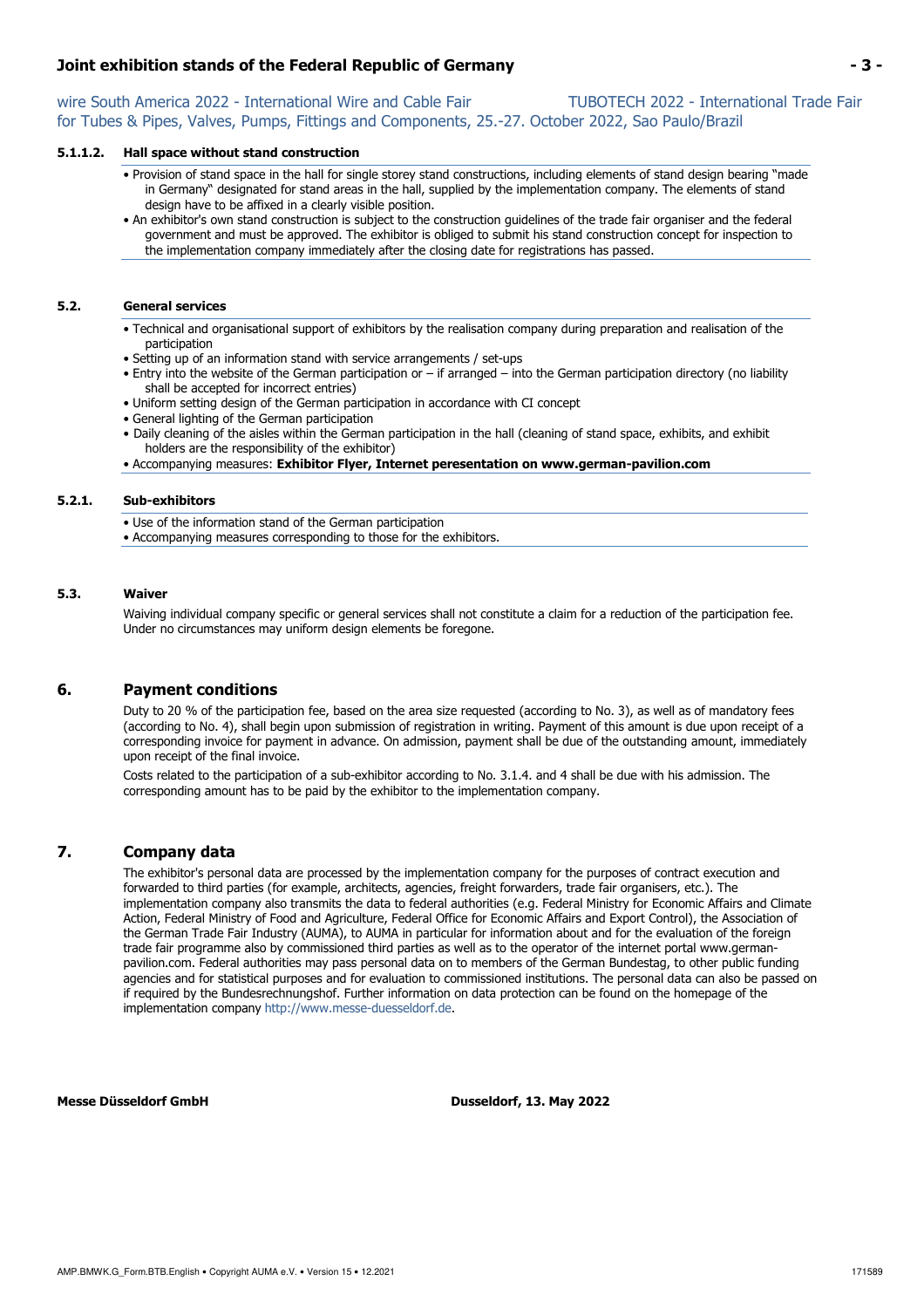# **Firmengemeinschaftsausstellung der Bundesrepublik Deutschland**

wire South America 2022 - International Wire and Cable Fair TUBOTECH 2022 - International Trade Fair for Tubes & Pipes, Valves, Pumps, Fittings and Components, 25.-27. October 2022, Sao Paulo/Brazil



|      |                                                                                                                                             | <b>Veranstalter</b>                                                                                                                                                                                         | <b>In Kooperation mit</b>                                                            |
|------|---------------------------------------------------------------------------------------------------------------------------------------------|-------------------------------------------------------------------------------------------------------------------------------------------------------------------------------------------------------------|--------------------------------------------------------------------------------------|
|      | Messe Düsseldorf GmbH<br>Messeplatz<br>40474 Düsseldorf                                                                                     | Bundesministerium<br>für Wirtschaft<br>und Klimaschutz                                                                                                                                                      | <b>AUMA</b><br>Ausstellungs- und<br>Messe-Ausschuss der<br>Deutschen Wirtschaft e.V. |
|      |                                                                                                                                             | Durchführung/ Ausstellungsleitung (Durchführungsgesellschaft<br>i.S.d. Allgemeinen Teilnahmebedingungen)<br><b>Messe Düsseldorf GmbH</b><br>http://www.messe-duesseldorf.de<br>Tel: +49 211 4560-01         |                                                                                      |
|      |                                                                                                                                             | Projektleiter/in:<br><b>Cem Bagci / Ute Wynhoff</b><br>bagciC@messe-duesseldorf.de /<br>wynhoffu@messe-duesseldorf.de<br>Tel: +49 211 4560-478 / 0211 4560-7779<br>Fax: +49 211 4560-87478 / 0211 4560-8521 | Messe<br>Düsseldorf                                                                  |
|      | <b>Anmeldung</b><br>Wir melden uns als Aussteller zur oben angegebenen Beteiligung an.<br>ACHTUNG: Unteraussteller sind separat anzumelden. |                                                                                                                                                                                                             | Anmeldeschluss: 27. Juni 2022                                                        |
|      | <b>Aussteller</b>                                                                                                                           |                                                                                                                                                                                                             |                                                                                      |
|      | Firma:                                                                                                                                      |                                                                                                                                                                                                             |                                                                                      |
|      | Straße:                                                                                                                                     | Ansprechpartner/in:                                                                                                                                                                                         |                                                                                      |
|      |                                                                                                                                             |                                                                                                                                                                                                             |                                                                                      |
|      | $\overline{\phantom{0}}$<br>PLZ, Ort:                                                                                                       | Telefon:                                                                                                                                                                                                    |                                                                                      |
|      | Bundesland:                                                                                                                                 | Fax:                                                                                                                                                                                                        |                                                                                      |
|      | UStID:                                                                                                                                      | E-Mail:                                                                                                                                                                                                     |                                                                                      |
|      | <b>Benötigte Ausstellungsfläche</b><br>Alle Beträge zzgl. ggf. anfallender in- und ausländischer Steuern                                    |                                                                                                                                                                                                             |                                                                                      |
|      | <b>Ouadratmeter</b>                                                                                                                         |                                                                                                                                                                                                             |                                                                                      |
|      | 2.1.1. Teilnahme bis zum einschließlich 4. Mal:                                                                                             |                                                                                                                                                                                                             |                                                                                      |
|      |                                                                                                                                             | m <sup>2</sup> Hallenfläche mit Standbau 230,00 €/m <sup>2</sup> (bis 100 m <sup>2</sup> , Mindestfläche 9 m <sup>2</sup> )                                                                                 |                                                                                      |
|      |                                                                                                                                             | m <sup>2</sup> Hallenfläche ohne Standbau 180,00 €/m <sup>2</sup> (bis 100 m <sup>2</sup> , Mindestfläche 50 m <sup>2</sup> )                                                                               |                                                                                      |
| 2.1. | 2.1.2. Teilnahme zum 5. Mal oder öfter:                                                                                                     |                                                                                                                                                                                                             |                                                                                      |
|      | • entfällt                                                                                                                                  |                                                                                                                                                                                                             |                                                                                      |
|      | der öffentlichen Hand nicht unterzeichnen können:                                                                                           | 2.1.3. Beteiligungspreise für Fläche über 100 qm sowie für Unternehmen, die die beiliegende Erklärung zur Doppelförderung bzw. der Beteiligung                                                              |                                                                                      |
|      |                                                                                                                                             | m <sup>2</sup> Hallenfläche mit Standbau 680,00 €/m <sup>2</sup> (Mindestfläche 9 m <sup>2</sup> )                                                                                                          |                                                                                      |
|      |                                                                                                                                             | m <sup>2</sup> Hallenfläche ohne Standbau 335,00 €/m <sup>2</sup> (Mindestfläche 50 m <sup>2</sup> )                                                                                                        |                                                                                      |
|      |                                                                                                                                             | Obligatorische Gebühren (unabhängig von der Anzahl der Beteiligungen)                                                                                                                                       |                                                                                      |
|      | · Registrierungsgebühr:                                                                                                                     | 550,00 € / Ausstellerfirma                                                                                                                                                                                  |                                                                                      |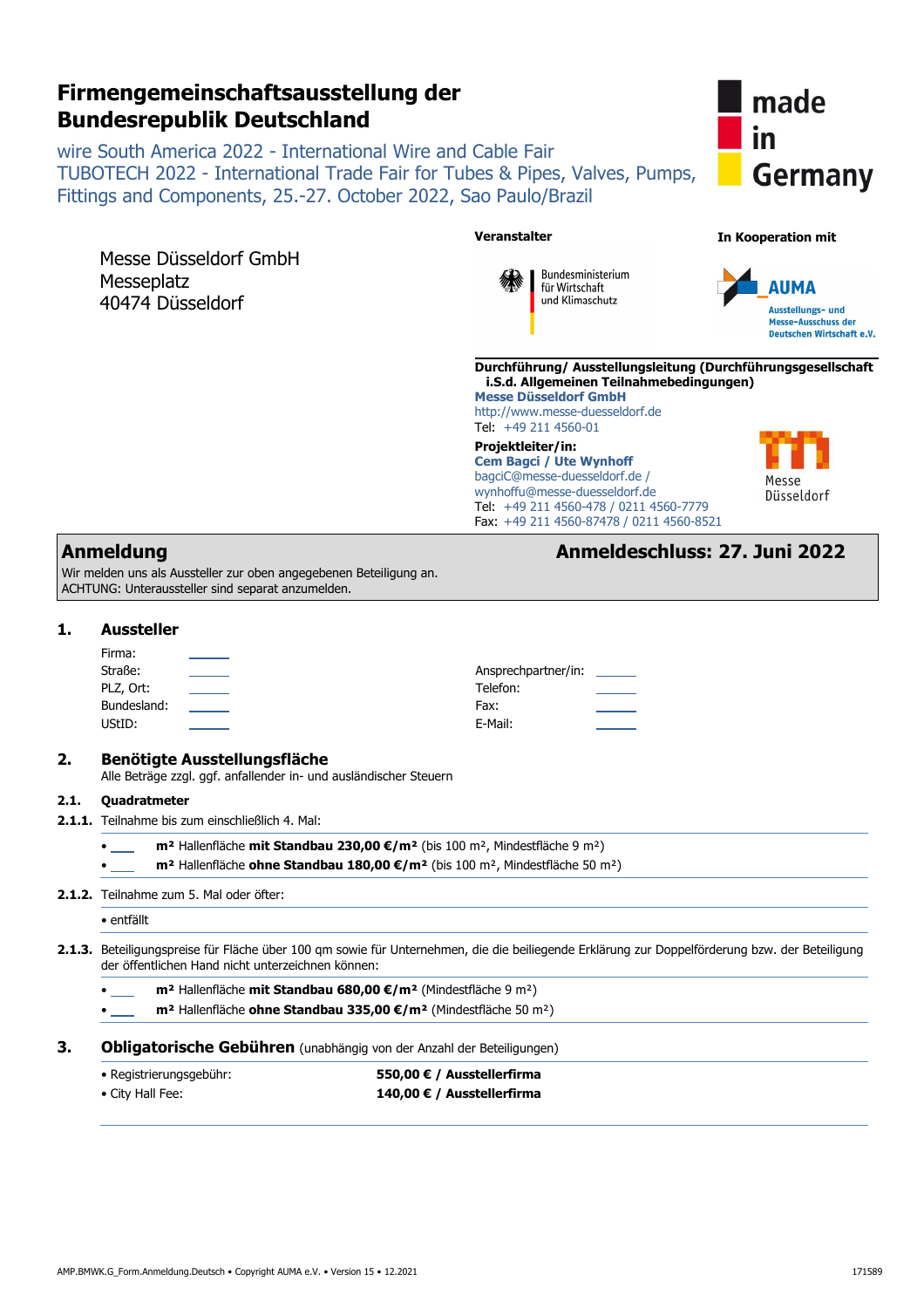# **Firmengemeinschaftsausstellung der Bundesrepublik Deutschland Seite 2**

wire South America 2022 - International Wire and Cable Fair TUBOTECH 2022 - International Trade Fair for Tubes & Pipes, Valves, Pumps, Fittings and Components, 25.-27. October 2022, Sao Paulo/Brazil

| 4. |                                             | <b>Anschlüsse</b> (unabhängig von der Anzahl der Beteiligungen)       |             |         |  |
|----|---------------------------------------------|-----------------------------------------------------------------------|-------------|---------|--|
|    | $\bullet \Box$                              | Kraftstromanschluss (kostenpflichtig) wird benötigt                   |             |         |  |
|    | $\boldsymbol{\cdot} \, \boldsymbol{\sqcap}$ | Wasseranschluss (kostenpflichtig) wird benötigt                       |             |         |  |
| 5. |                                             | <b>Ausstellungsgüter</b> (Bei Informationsstand: Produktionsprogramm) | Abmessungen | Gewicht |  |
|    |                                             |                                                                       |             |         |  |
|    |                                             |                                                                       |             |         |  |
|    |                                             |                                                                       |             |         |  |
| 6. |                                             | Ausstellungsbereich                                                   |             |         |  |
|    |                                             | $\bullet \Box$ wire South America                                     |             |         |  |
|    |                                             | <b>TUBOTECH</b>                                                       |             |         |  |

Wir haben die Allgemeinen und Besonderen Teilnahmebedingungen zur Kenntnis genommen und erkennen diese an. Wir verpflichten uns insbesondere nur Güter gemäß Ziffer 8 der Allgemeinen Teilnahmebedingungen für Beteiligungen des Bundes an Messen und Ausstellungen im Ausland auszustellen. Die Anlagen zur Anmeldung haben wir ausgefüllt beigelegt. Wir erklären, dass über unser Vermögen kein Insolvenzverfahren beantragt oder eröffnet worden ist bzw. wir keine eidesstattliche Versicherung nach § 802c Zivilprozessordnung oder § 284 Abgabenordnung 1977 abgegeben haben bzw. zu deren Abgabe verpflichtet sind.



**Ort, Datum Firmenstempel / rechtsverbindliche Unterschrift**

Anlagen:

- Anlage zur Anmeldung: Besondere Teilnahmebedingungen
- Anlage zur Anmeldung: Allgemeine Teilnahmebedingungen
- Anlage zur Anmeldung: Erklärung zu Doppelförderung bzw. der Beteiligung der öffentlichen Hand
- Anlage zur Anmeldung: Alternative Rechnungsanschrift
- Kostenübernahmeerklärung
- Anmeldung eines Unterausstellers durch den Aussteller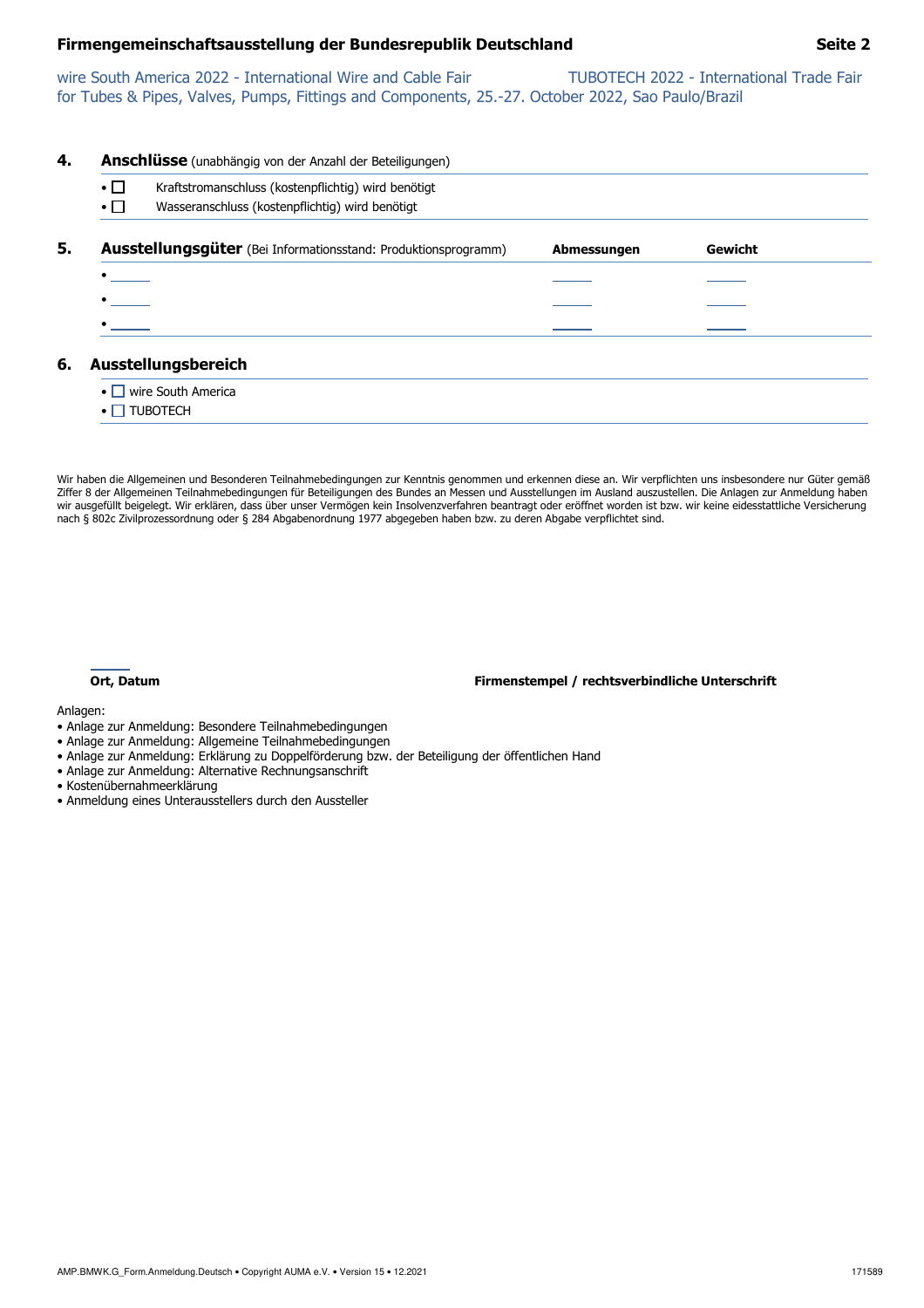# **Firmengemeinschaftsausstellung der Bundesrepublik Deutschland**

wire South America 2022 - International Wire and Cable Fair TUBOTECH 2022 - International Trade Fair for Tubes & Pipes, Valves, Pumps, Fittings and Components, 25.-27. October 2022, Sao Paulo/Brazil

# **Anlage zur Anmeldung**

(Obligatorisch: bitte ausgefüllt mit der Anmeldung zurücksenden)

# **Aussteller**

Firma: PLZ, Ort: Bundesland:

| Straße:     | Geschäftsführer/in: | the control of the con- |
|-------------|---------------------|-------------------------|
| PLZ, Ort:   | HRB-Nr.:            |                         |
| Bundesland: | Amtsgericht:        |                         |
|             | Sachbearbeiter/in:  |                         |

# **Erklärung zu Doppelförderung bzw. der Beteiligung der öffentlichen Hand**

Anläßlich unserer Anmeldung zur deutschen Beteiligung (Firmengemeinschaftsausstellung) an der

**wire South America 2022 - International Wire and Cable Fair TUBOTECH 2022 - International Trade Fair for Tubes & Pipes, Valves, Pumps, Fittings and Components, 25.-27. October 2022, Sao Paulo/Brazil** 

Ich erkläre/Wir erklären, dass ich/wir keine institutionelle Förderung aus öffentlichen Mitteln erhalte/n. Ich erkläre/Wir erklären, dass ich/wir für die Teilnahme an dieser Messe keine weiteren öffentlichen Mittel aus Projektförderung erhalte/n.

Ich erkläre/Wir erklären, dass mein/unser Unternehmen keine Bundes-, Landes- oder Kommunalbehörde, Landesförderinstitut oder sonstige juristische Person des öffentlichen Rechts ist.

Ich erkläre/Wir erklären, dass an meinem/unserem Unternehmen keine Religionsgemeinschaft(en) oder juristische Person(en) des öffentlichen Rechts einzeln oder zusammen, direkt oder indirekt mehrheitlich beteiligt ist/sind.

 **Ort, Datum Firmenstempel / rechtsverbindliche Unterschrift**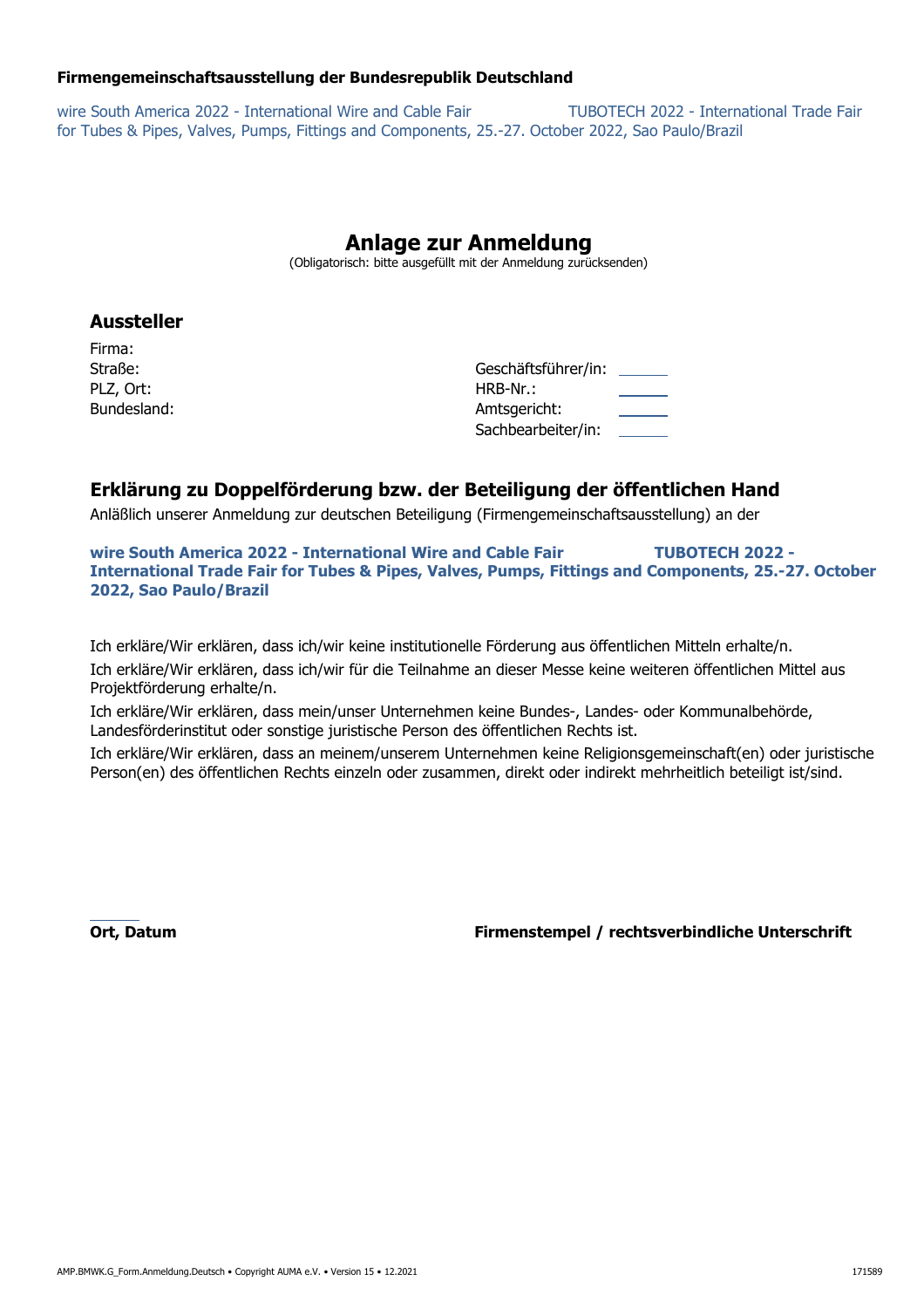# **Firmengemeinschaftsausstellung der Bundesrepublik Deutschland**

wire South America 2022 - International Wire and Cable Fair TUBOTECH 2022 - International Trade Fair for Tubes & Pipes, Valves, Pumps, Fittings and Components, 25.-27. October 2022, Sao Paulo/Brazil

# **Alternative Rechnungsanschrift**

# **Aussteller**

Firma: Straße: PLZ, Ort: Bundesland:

# **Veranstaltung**

**wire South America 2022 - International Wire and Cable Fair TUBOTECH 2022 - International Trade Fair for Tubes & Pipes, Valves, Pumps, Fittings and Components, 25.-27. October 2022, Sao Paulo/Brazil** 

# **Abweichende Anschrift für den Rechnungsversand**

| Firma:    |            |  |
|-----------|------------|--|
| Straße:   |            |  |
| PLZ:      |            |  |
| Postfach: | Zuständig: |  |
| PPZ:      | Telefon:   |  |
| Ort:      | Fax:       |  |
| Land:     | E-Mail:    |  |

 **Ort, Datum Firmenstempel / rechtsverbindliche Unterschrift**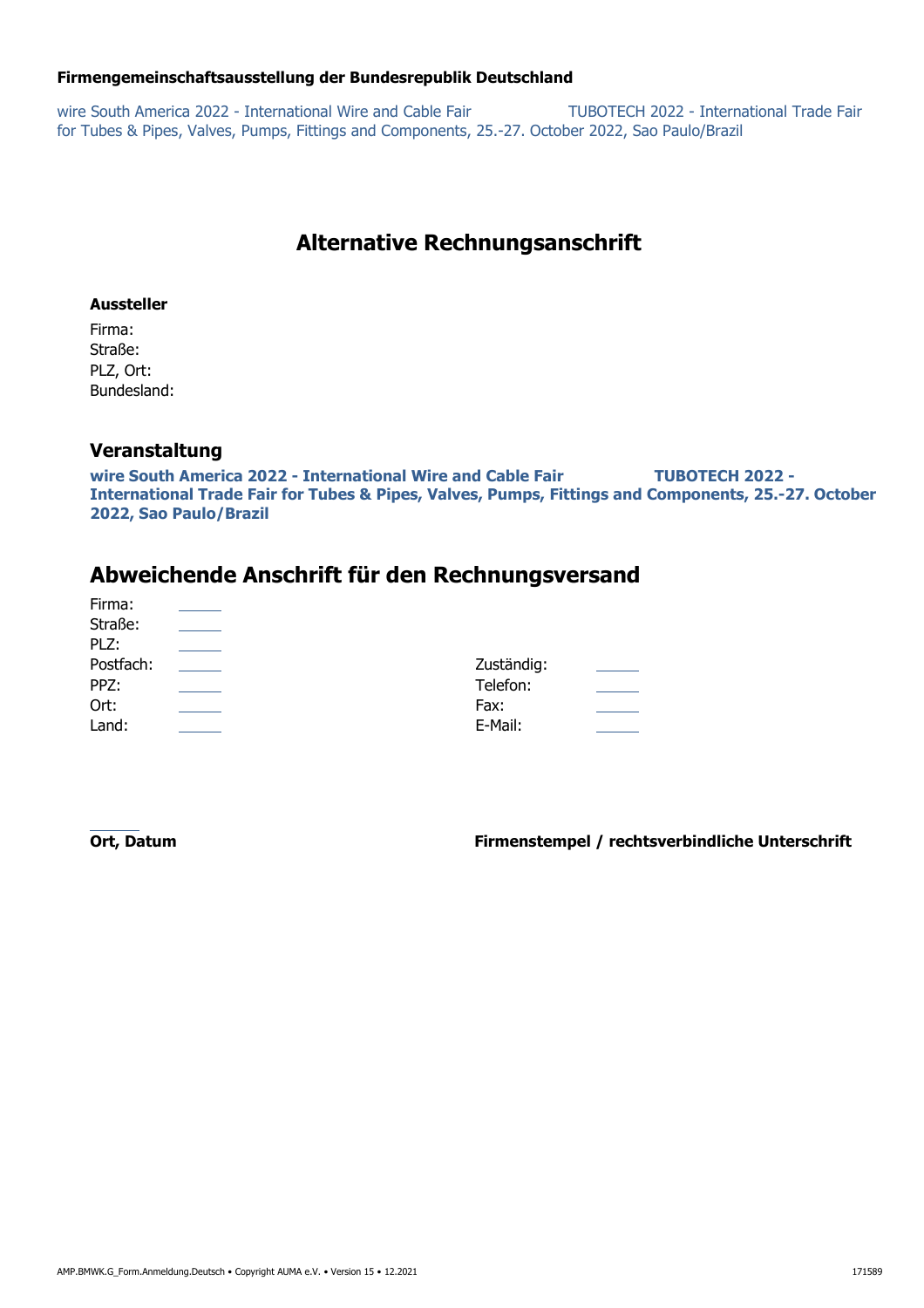# AMP.BMWK.G\_Form.Anmeldung.Deutsch • Copyright AUMA e.V. • Version 15 • 12.2021 171589

# **Firmengemeinschaftsausstellung der Bundesrepublik Deutschland Joint company exhibition of the Federal Republic of Germany**

wire South America 2022 - International Wire and Cable Fair TUBOTECH 2022 - International Trade Fair for Tubes & Pipes, Valves, Pumps, Fittings and Components, 25.-27. October 2022, Sao Paulo/Brazil

Messe Düsseldorf GmbH **Messeplatz** 40474 Düsseldorf

**Veranstalter Organiser** 

> Bundesministerium für Wirtschaft und Klimaschutz

**Durchführung / Ausstellungsleitung Realisation and exhibition management Messe Düsseldorf GmbH** http://www.messe-duesseldorf.de Tel: +49 211 4560-01 **Projektleiter(in)/Personal contact:**

**Cem Bagci / Ute Wynhoff** bagciC@messe-duesseldorf.de / wynhoffu@messe-duesseldorf.de Tel: +49 211 4560-478 / 0211 4560-7779 Fax: +49 211 4560-87478 / 0211 4560-8521

**Kostenübernahmeerklärung zur oben genannten Firmengemeinschaftsausstellung Confirmation of assumption of costs regarding the above mentioned Joint company exhibition** 

# **1. Aussteller / Exhibitor**

| Firma/Company:            |
|---------------------------|
| Straße/Street:            |
| PLZ, Ort/ZipCode, Town:   |
| Bundesland/Federal State: |

Wir bitten, Ihre Forderungen, die aus unserer Anmeldung zur obigen Veranstaltung und unserer Teilnahme an dieser entstehen, gegenüber dem unter Ziff. 2 aufgeführten, gesamtschuldnerisch haftenden Rechnungsempfänger geltend zu machen. Uns ist bekannt, dass wir erst nach vollständigem Ausgleich der Ihnen entstehenden Forderungen von unserer Verpflichtung zur Zahlung frei werden.

We request you to enforce your claims resulting from our applications for the above event and from our participation in the said event against the debtor stated under 2, who is jointly and severally liable. We are aware that we will be released from our obligation to pay only upon complete settlement of your claims.

**Firmenstempel / rechtsverbindliche Unterschrift Company stamp / legally binding signature** 

**Firmenstempel / rechtsverbindliche Unterschrift Company stamp / legally binding signature 2. Rechnungsempfänger / Debitor** 

**Ident-Nr./ID No.: Auftrags-Nr./Order No.:** 

| Postfach/Postbox:                                                                                                                                                                             | zuständig/Person in charge:                                                                                                                                                                                             |  |
|-----------------------------------------------------------------------------------------------------------------------------------------------------------------------------------------------|-------------------------------------------------------------------------------------------------------------------------------------------------------------------------------------------------------------------------|--|
| PPZ/Postbox ZipCode:                                                                                                                                                                          | Telefon/Phone:                                                                                                                                                                                                          |  |
| Ort/Town:                                                                                                                                                                                     | Fax/Fax:                                                                                                                                                                                                                |  |
| Land/Country:                                                                                                                                                                                 | E-Mail/E-mail:                                                                                                                                                                                                          |  |
| Ich/wir erkläre(n) hiermit, dass ich/wir im Wege des Schuldbeitritts<br>die gesamtschuldnerische Haftung für alle Forderungen<br>übernehme(n), die dem Gläubiger aus der Teilnahme oder einer | I/We hereby declare that I/we by way of collateral promise assume<br>joint and several liability for all claims which arise in favour of the<br>creditor resulting from the participation or a possible cancellation of |  |

eventuellen Absage der Teilnahme des unter Ziff. 1 genannten Ausstellers an der obigen Veranstaltung entstehen. participation of the company stated under 1 in the above event.

 **Ort, Datum Place, Date** 

**Ort, Datum Place, Date** 

Firma/Company: Straße/Address: PLZ/ZipCode:



**In Kooperation mit In cooperation with** 



Düsseldorf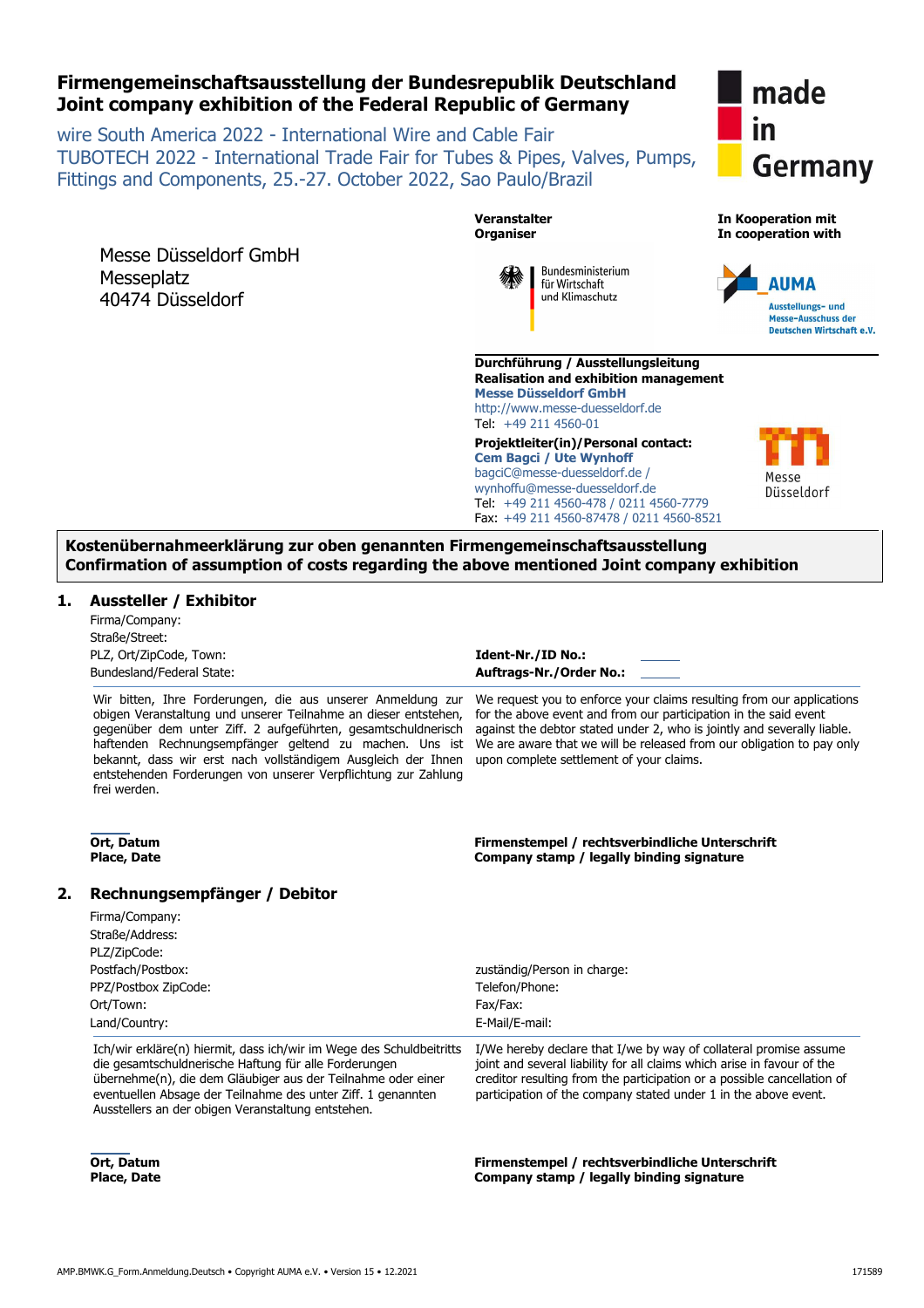# **Firmengemeinschaftsausstellung der Bundesrepublik Deutschland**

wire South America 2022 - International Wire and Cable Fair TUBOTECH 2022 - International Trade Fair for Tubes & Pipes, Valves, Pumps, Fittings and Components, 25.-27. October 2022, Sao Paulo/Brazil



| Messe Düsseldorf GmbH |
|-----------------------|
| Messeplatz            |
| 40474 Düsseldorf      |



Bundesministerium für Wirtschaft und Klimaschutz



### **Durchführung/ Ausstellungsleitung (Durchführungsgesellschaft i.S.d. Allgemeinen Teilnahmebdingungen)**

**Messe Düsseldorf GmbH**

http://www.messe-duesseldorf.de Tel: +49 211 4560-01

**Projektleiter(in): Cem Bagci / Ute Wynhoff** bagciC@messe-duesseldorf.de / wynhoffu@messe-duesseldorf.de Tel: +49 211 4560-478 / 0211 4560-7779 Fax: +49 211 4560-87478 / 0211 4560-8521



# **Anmeldung eines Unterausstellers durch den A U S S T E L L E R**

| <b>Aussteller</b>                                         |                                                                                                                                  |                 |
|-----------------------------------------------------------|----------------------------------------------------------------------------------------------------------------------------------|-----------------|
| Firma:                                                    | zuständig:                                                                                                                       |                 |
| Straße:                                                   | Telefon:                                                                                                                         |                 |
| PLZ Ort:                                                  | Fax:                                                                                                                             |                 |
| Bundesland:                                               | E-Mail:                                                                                                                          |                 |
| <b>Unteraussteller</b>                                    |                                                                                                                                  |                 |
| Firma:                                                    | zuständig:                                                                                                                       |                 |
| Straße:                                                   | Telefon:                                                                                                                         |                 |
| PLZ Ort:                                                  | Fax:                                                                                                                             |                 |
| Bundesland:                                               | E-Mail:                                                                                                                          |                 |
| Internet:                                                 |                                                                                                                                  |                 |
| Pauschale für Unteraussteller                             |                                                                                                                                  |                 |
|                                                           | Die Pauschale für die Aufnahme eines Unterausstellers beträgt EUR 500,00 / Unteraussteller.                                      |                 |
| Aufnahme in den Internetauftritt und in die Broschüre     |                                                                                                                                  |                 |
| der Firmengemeinschaftsausstellung wird gewünscht         | $\Box$ ja                                                                                                                        | nein            |
| Das Formular zur Datenerfassung wird ausgefüllt vom       | $\Box$ Hauptaussteller                                                                                                           | Unteraussteller |
| wie oben angegeben zugesandt.                             | Nach Erhalt der unterzeichneten Mitausstelleranmeldung wird dem Aussteller das Formular zur Datenerfassung                       |                 |
|                                                           |                                                                                                                                  |                 |
|                                                           | Zusätzliche obligatorische Gebühren des Veranstalters der Messe für Unteraussteller                                              |                 |
| • Registrierungsgebühr: 550,00 € / Unteraussteller        |                                                                                                                                  |                 |
| • City Hall Fee: 140,00 € / Unteraussteller               |                                                                                                                                  |                 |
| Ausstellungsgüter (Unteraussteller)                       | Abmessungen                                                                                                                      | Gewicht         |
|                                                           |                                                                                                                                  |                 |
|                                                           |                                                                                                                                  |                 |
|                                                           |                                                                                                                                  |                 |
| Anerkennung der Teilnahmebedingungen                      |                                                                                                                                  |                 |
| Bundes an Messen und Ausstellungen im Ausland anerkennen. | Ich/Wir bestätigen hiermit rechtsverbindlich, dass wir die Allgemeinen und Besonderen Teilnahmebedingungen für Beteiligungen des |                 |
| Ort, Datum                                                | Firmenstempel und Unterschrift des Unterausstellers                                                                              |                 |
| Ort, Datum                                                | <b>Firmenstempel und Unterschrift des Ausstellers</b>                                                                            |                 |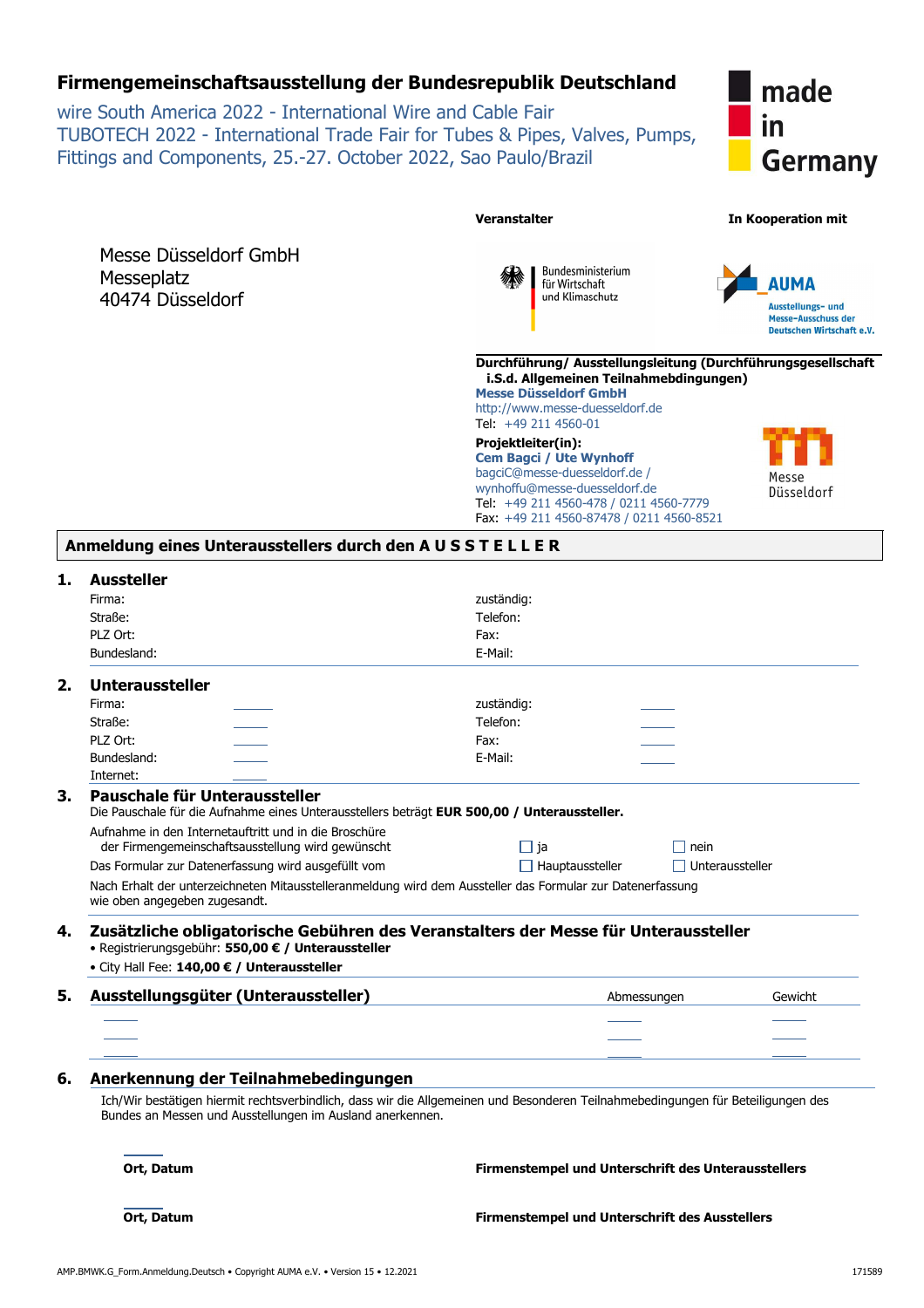# **Joint company exhibition of the Federal Republic of Germany**

wire South America 2022 - International Wire and Cable Fair TUBOTECH 2022 - International Trade Fair for Tubes & Pipes, Valves, Pumps, Fittings and Components, 25.-27. October 2022, Sao Paulo/Brazil



|                                                                                                                                           | <b>Organiser</b>                                                                                                                                                                                                   | In cooperation with                                          |
|-------------------------------------------------------------------------------------------------------------------------------------------|--------------------------------------------------------------------------------------------------------------------------------------------------------------------------------------------------------------------|--------------------------------------------------------------|
|                                                                                                                                           |                                                                                                                                                                                                                    |                                                              |
| Messe Düsseldorf GmbH                                                                                                                     | Bundesministerium                                                                                                                                                                                                  |                                                              |
| Messeplatz                                                                                                                                | für Wirtschaft                                                                                                                                                                                                     | AUMA                                                         |
| 40474 Düsseldorf                                                                                                                          | und Klimaschutz                                                                                                                                                                                                    | Ausstellungs- und                                            |
|                                                                                                                                           |                                                                                                                                                                                                                    | <b>Messe-Ausschuss der</b><br>Deutschen Wirtschaft e.V.      |
|                                                                                                                                           | the General Conditions of Participation)<br><b>Messe Düsseldorf GmbH</b><br>http://www.messe-duesseldorf.de                                                                                                        | Realisation and exhibition management (within the meaning of |
|                                                                                                                                           | Fon: +49 211 4560-01                                                                                                                                                                                               |                                                              |
|                                                                                                                                           | <b>Personal contact:</b><br><b>Cem Bagci / Ute Wynhoff</b><br>bagciC@messe-duesseldorf.de /<br>wynhoffu@messe-duesseldorf.de<br>Fon: +49 211 4560-478 / 0211 4560-7779<br>Fax: +49 211 4560-87478 / 0211 4560-8521 | Messe<br>Düsseldorf                                          |
| Application of a sub-exhibitor by the EXHIBITOR                                                                                           |                                                                                                                                                                                                                    |                                                              |
| <b>Exhibitor</b>                                                                                                                          |                                                                                                                                                                                                                    |                                                              |
| Company:                                                                                                                                  | Person in charge:                                                                                                                                                                                                  |                                                              |
| Address:                                                                                                                                  | Phone:                                                                                                                                                                                                             |                                                              |
| ZipCode Town:                                                                                                                             | Fax:                                                                                                                                                                                                               |                                                              |
| Bundesland/Country:                                                                                                                       | E-Mail:                                                                                                                                                                                                            |                                                              |
| Sub-exhibitor                                                                                                                             |                                                                                                                                                                                                                    |                                                              |
| Company:                                                                                                                                  | Person in charge:                                                                                                                                                                                                  |                                                              |
| Address:                                                                                                                                  | Phone:                                                                                                                                                                                                             |                                                              |
| ZipCode Town:                                                                                                                             | Fax:                                                                                                                                                                                                               |                                                              |
| Bundesland/Country:<br>Internet:                                                                                                          | E-Mail:                                                                                                                                                                                                            |                                                              |
| Fee for sub-exhibitors<br>For registration of a sub-exhibitor a registration fee of EUR 500,00 / sub-exhibitor will be due.               |                                                                                                                                                                                                                    |                                                              |
| Admission to the internet presence and brochure                                                                                           |                                                                                                                                                                                                                    |                                                              |
| to the German joint stand is requested                                                                                                    | $\Box$ yes                                                                                                                                                                                                         | no                                                           |
| The data collection form will be filled in by                                                                                             | the main-exhibitor                                                                                                                                                                                                 | $\Box$ the sub-exihibitor                                    |
| As soon as we have received the application for co-exhibitors we will send you the data collection form as stated above.                  |                                                                                                                                                                                                                    |                                                              |
| Additional mandatory fee for a sub-exhibitor charged by the organizer of the trade fair                                                   |                                                                                                                                                                                                                    |                                                              |
| • Registration Fee: 550,00 € / sub-exhibitor                                                                                              |                                                                                                                                                                                                                    |                                                              |
| • City Hall Fee: 140,00 € / Co-Exhibitor                                                                                                  |                                                                                                                                                                                                                    |                                                              |
| <b>Exhibits (Sub-exhibitor)</b>                                                                                                           | Dimension                                                                                                                                                                                                          | Weight                                                       |
|                                                                                                                                           |                                                                                                                                                                                                                    |                                                              |
|                                                                                                                                           |                                                                                                                                                                                                                    |                                                              |
|                                                                                                                                           |                                                                                                                                                                                                                    |                                                              |
| <b>Confirmation of the Terms of Conditions</b>                                                                                            |                                                                                                                                                                                                                    |                                                              |
| I/We accept the General and Special Conditions of Participation of the Federal Republic of Germany at trade fairs and exhibitions abroad. |                                                                                                                                                                                                                    |                                                              |

Place, Date

**Company stamp and signature of the exhibitor**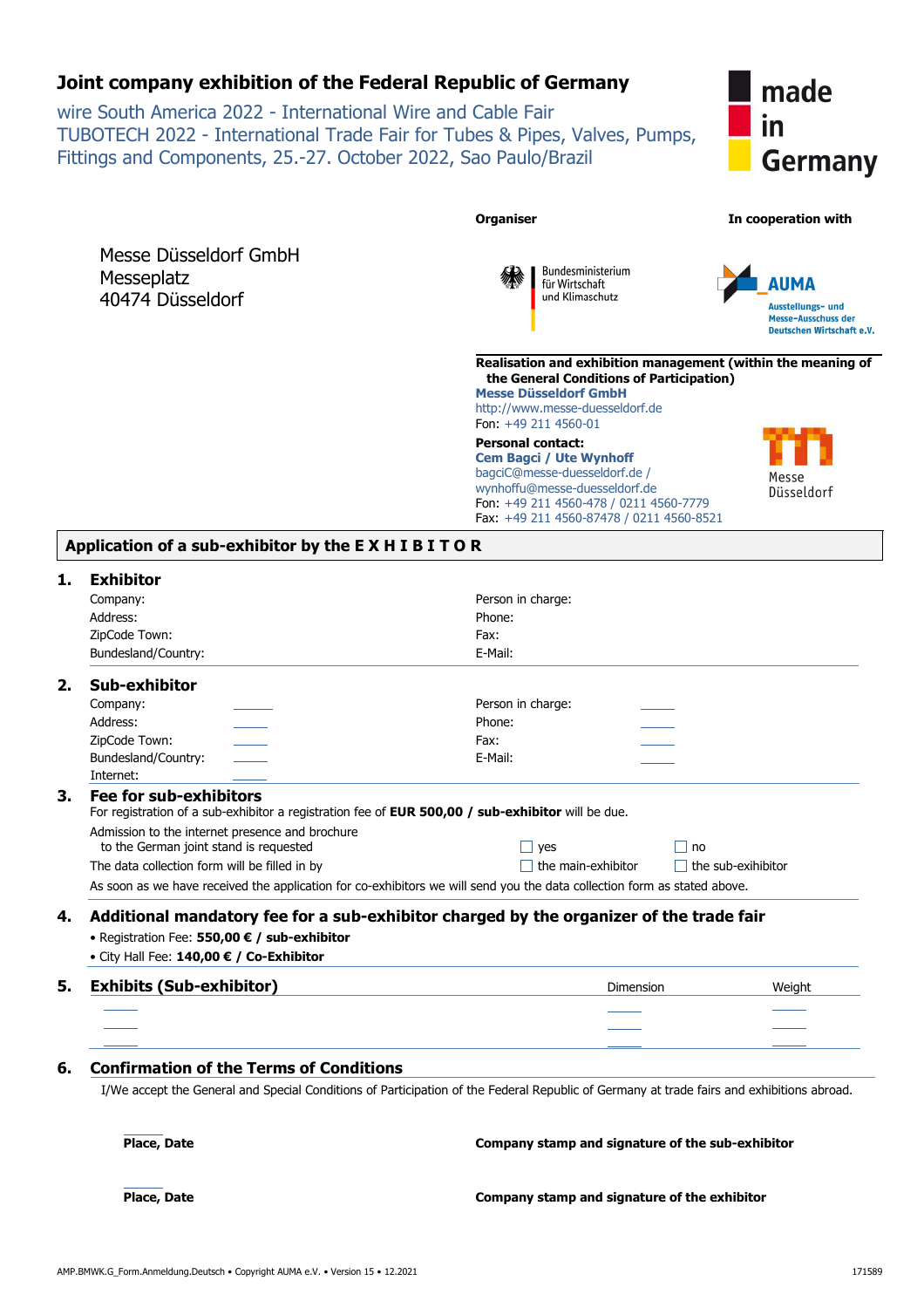2022

# **Allgemeine Teilnahmebedingungen für Beteiligungen des Bundes an Messen und Ausstellungen im Ausland (ATB)**



#### Inhalt

| 1.  |                                                                        |  |
|-----|------------------------------------------------------------------------|--|
| 2.  |                                                                        |  |
| 3.  |                                                                        |  |
| 4.  |                                                                        |  |
| 5.  |                                                                        |  |
| 6.  |                                                                        |  |
| 7.  | Standausrüstung, Gestaltung, Präsenz- und Betriebspflicht, zusätzliche |  |
| 8.  |                                                                        |  |
| 9.  | Transport, Aufstellung und Demontage der Ausstellungsgüter und         |  |
| 10. | Beteiligung an Evaluationen zum Auslandsmesseprogramm  2               |  |
| 11. |                                                                        |  |
| 12. |                                                                        |  |
|     |                                                                        |  |
|     |                                                                        |  |

#### <span id="page-11-0"></span>**1. Veranstalter**

Veranstalter der Beteiligungen des Bundes an Messen, Ausstellungen sowie Eigenveranstaltungen im Ausland sind das Bundesministerium für Wirtschaft und Klimaschutz (BMWK) oder das Bundesministerium für Ernährung und Landwirtschaft (BMEL), jeweils in Zusammenarbeit mit dem Ausstellungsund Messe-Ausschuss der Deutschen Wirtschaft e. V. (AUMA).

### <span id="page-11-1"></span>**2. Messedurchführungsgesellschaft**

Mit der technisch-organisatorischen Durchführung der Beteiligungen des Bundes werden Messedurchführungsgesellschaften (DFGen) beauftragt, die im Rahmen dieser Allgemeinen Teilnahmebedingungen (ATB) und der Besonderen Teilnahmebedingungen (BTB) im eigenen Namen handeln.

#### <span id="page-11-2"></span>**3. Teilnahmeberechtigung**

- a) Berechtigt zur Teilnahme an Beteiligungen des Bundes sind Unternehmen aus der Bundesrepublik Deutschland sowie deren ausländische Niederlassungen und Vertretungen.
- b) Fachverbände und die DFG der jeweiligen Bundesbeteiligung, Reisebüros und Speditionen können teilnehmen, werden jedoch für das Erreichen der Mindestteilnehmerzahl nicht berücksichtigt.

#### <span id="page-11-3"></span>**4. Vertragsschluss**

- **4.01** a) Die Anmeldung zur Teilnahme erfolgt durch termingerechten Zugang der vollständig ausgefüllten Anmeldeerklärung einschließlich etwaiger Anlagen sowie der Anzahlung bei der DFG.
	- b) Die Anmeldung bindet den Aussteller unabhängig von der Zulassung. Bedingungen und Vorbehalte bei der Anmeldung sind nicht zulässig und gelten als nicht gestellt.
- **4.02** Die DFG bestätigt in Textform den Zugang der Anmeldung. Die Anmeldung und die Bestätigung ihres Zugangs begründen keinen Anspruch auf Zulassung oder auf eine bestimmte Größe und Lage des **Standes**
- **4.03** Soweit die Voraussetzungen nach Ziff. 3 ATB und Ziff. 8.01 ATB für den Aussteller vorliegen und die Mindestteilnehmerzahl erreicht wird, bestätigt die DFG ihm in Textform die Teilnahme (Zulassung). Die Zulassung begründet keinen Anspruch auf eine bestimmte Größe oder Lage des Standes. Der Aussteller räumt der DFG insoweit ein Leistungsbestimmungsrecht nach § 315 BGB ein. Mit dem Zugang der Zulassung kommt der Vertrag zwischen Aussteller und DFG zustande. Weicht der Inhalt der Zulassung vom Inhalt der Anmeldung ab, so kommt der Vertrag nach Maßgabe der Zulassung zustande.
- **4.04** Die DFG weist dem Aussteller eine Standfläche zu und informiert ihn in Textform über dessen Lage und Maße. Weicht die zugewiesene Standfläche mehr als 20 %, mindestens jedoch mehr als drei qm vom Inhalt der Anmeldung ab, kann der Aussteller vom Vertrag zurücktreten. Der Aussteller hat den Rücktritt bis spätestens eine Woche nach Zugang der Zuweisung der Standfläche gegenüber der DFG zu erklären. Aus dem Rücktritt resultierende Schadensersatzansprüche kann der Aussteller nicht geltend machen.
- **4.05** Die DFG unterrichtet den Aussteller nach Zuweisung der Standfläche über Vorbereitung und Durchführung der Bundesbeteiligung. Folgen, die durch Nichtbeachtung dieser Unterrichtungen entstehen, hat ausschließlich der Aussteller zu vertreten.
- **4.06** a) Die DFG kann dem Aussteller auch nach der Zuweisung der Standfläche eine andere als die vorgesehene Standfläche zuweisen, wenn die Maßnahme zur Wahrung eines einheitlichen Gesamtbildes der Bundesbeteiligung erforderlich ist. In dem Fall stellt die DFG dem Aussteller eine nach Lage und Größe im Wesentlichen gleichwertige Fläche zur Verfügung.
	- b) Sollte die DFG nach erfolgter Zuweisung der Standfläche durch von ihr nicht zu vertretende Umstände wie behördliche Anordnungen

oder Anweisungen der Messe- oder Ausstellungsleitung gezwungen sein, einzelne Stände oder Ein-, Um- und Ausgänge zu verlegen oder zu verändern, kann der Aussteller daraus keine Ansprüche herleiten; ausgenommen ist der Fall einer Flächenreduzierung, in welchem der Aussteller nur eine anteilige Erstattung des Beteiligungspreises geltend machen kann. Aus etwaigen Maßdifferenzen und sich daraus ergebenden geringfügigen Unterschieden zwischen Plan- und Ist-Größe des Standes kann der Aussteller keine Ansprüche herleiten.

- **4.07** Nach entsprechender Vereinbarung mit dem Aussteller oder seinem Beauftragten übergibt die DFG den Stand vor Beginn der Veranstaltung.
- **4**.**08** Bei schwerwiegenden Vertragsverletzungen behält sich der Veranstalter vor, den Aussteller von zukünftigen Beteiligungen des Bundes auszuschließen.

#### <span id="page-11-4"></span>**5. Unteraussteller**

- **5.01** Standflächen werden nur als Ganzes und nur an einen Aussteller überlassen. Die Nutzung der Standfläche durch mehrere Unternehmen ist nur auf Firmengemeinschaftsausstellungen und nur dann zulässig, wenn der DFG neben dem Aussteller sämtliche weitere dort vertretenen Unternehmen als Unteraussteller gemeldet und von ihr zugelassen worden sind. Die Zulassung von Unterausstellern richtet sich ebenfalls nach diesen ATB.
- **5.02** Anzumelden sind als Unteraussteller solche Unternehmen, die auf der dem Aussteller zugewiesenen Standfläche neben diesem vertreten sind. Dies gilt auch für Unternehmen, die zu einem gemeinsamen Konzernabschluss mit dem Aussteller verpflichtet sind.
- **5.03** Im Übrigen gelten für die Unteraussteller diese ATB, soweit diese anwendbar sind. Die Teilnahme von Unterausstellern ist kostenpflichtig. Vertragsbeziehungen bestehen auch nach Zulassung ausschließlich zwischen der DFG und dem Aussteller. Die Berechnung der mit der Teilnahme verbundenen Kosten erfolgt daher an den Aussteller. Der Aussteller haftet für ein Verschulden seiner Unteraussteller wie für eigenes Verschulden.
- **5.04** Nimmt der Aussteller ein weiteres Unternehmen ohne Zulassung der DFG auf, ist diese berechtigt, den Vertrag mit dem Aussteller fristlos zu kündigen und den Stand auf seine Kosten räumen zu lassen. Schadenersatzansprüche seitens des Ausstellers bestehen in diesem Fall nicht.

#### <span id="page-11-5"></span>**6. Rücktritt / Nichtteilnahme**

- **6.01** Die DFG ist berechtigt, vom Vertrag zurückzutreten, wenn
	- a) über das Vermögen des Ausstellers ein Insolvenzverfahren beantragt oder eröffnet wird; hiervon hat der Aussteller die DFG unverzüglich zu unterrichten,
	- b) die Zulassung aufgrund nichtzutreffender Voraussetzungen oder falscher Angaben erteilt wurde,
	- c) die Zulassungsvoraussetzungen später entfallen oder
	- d) der Aussteller wesentliche Vertragspflichten verletzt, insbesondere der Zahlungstermin trotz Mahnung und Nachfristsetzung nicht eingehalten wird.
	- Die Folgen ergeben sich aus Ziff. 6.02 a) und b) ATB.
- **6.02** Verzichtet der Aussteller darauf, die ihm zugewiesene Standfläche zu belegen, so hat er
	- a) den gesamten Beteiligungspreis zu zahlen, sofern die Standfläche von der DFG nicht anderweitig zugewiesen werden kann,
	- b) 20 % des Beteiligungspreises, höchstens jedoch 500,- € zu zahlen, sofern die Standfläche von der DFG anderweitig zugewiesen werden kann; es sei denn, der Aussteller weist nach, dass ein Schaden überhaupt nicht oder in wesentlich geringerer Höhe entstanden ist. Dies gilt nicht für die Fälle nach Ziff. 4.04 ATB.
- **6.03** Der Rücktritt des Ausstellers oder sein Verzicht auf die zugewiesene Standfläche wird erst mit Zugang der Erklärung in Textform bei der DFG wirksam.
- **6.04** Über Stände, die der Aussteller oder sein Beauftragter nicht wie vereinbart (s. Ziff. 4.06 ATB) übernimmt, kann anderweitig verfügt werden. In diesem Fall gilt Ziff. 6.02 ATB entsprechend. Weitergehende Ansprüche kann der Aussteller nicht geltend machen. Als Möglichkeit einer anderweitigen Verfügung zählt auch eine Nutzung dergestalt, dass das repräsentative Erscheinungsbild der Bundesbeteiligung weiterhin gewährleistet ist.

#### <span id="page-11-6"></span>**7. Standausrüstung, Gestaltung, Präsenz- und Betriebspflicht, zusätzliche kostenpflichtige Leistungen**

**7.01** Standausrüstung, Gestaltung und zusätzliche kostenpflichtige Leistungen werden in den BTB zur jeweiligen Messebeteiligung aufgeführt. Ausstattung und Gestaltung der Stände, soweit sie in den BTB genannte Leistungen der Veranstalter der Bundesbeteiligung überschreiten, sind Angelegenheit jedes Ausstellers. Für die Gestaltung der Stände sind die am Veranstaltungsort geltenden Bauvorschriften und die Baurichtlinien der DFG maßgebend. Eine zweigeschossige Bauweise ist nicht zulässig. Die für Hallenflächen ohne Standbau vorgesehenen Rahmengestaltungselemente "made in Germany" dürfen nicht verdeckt werden.